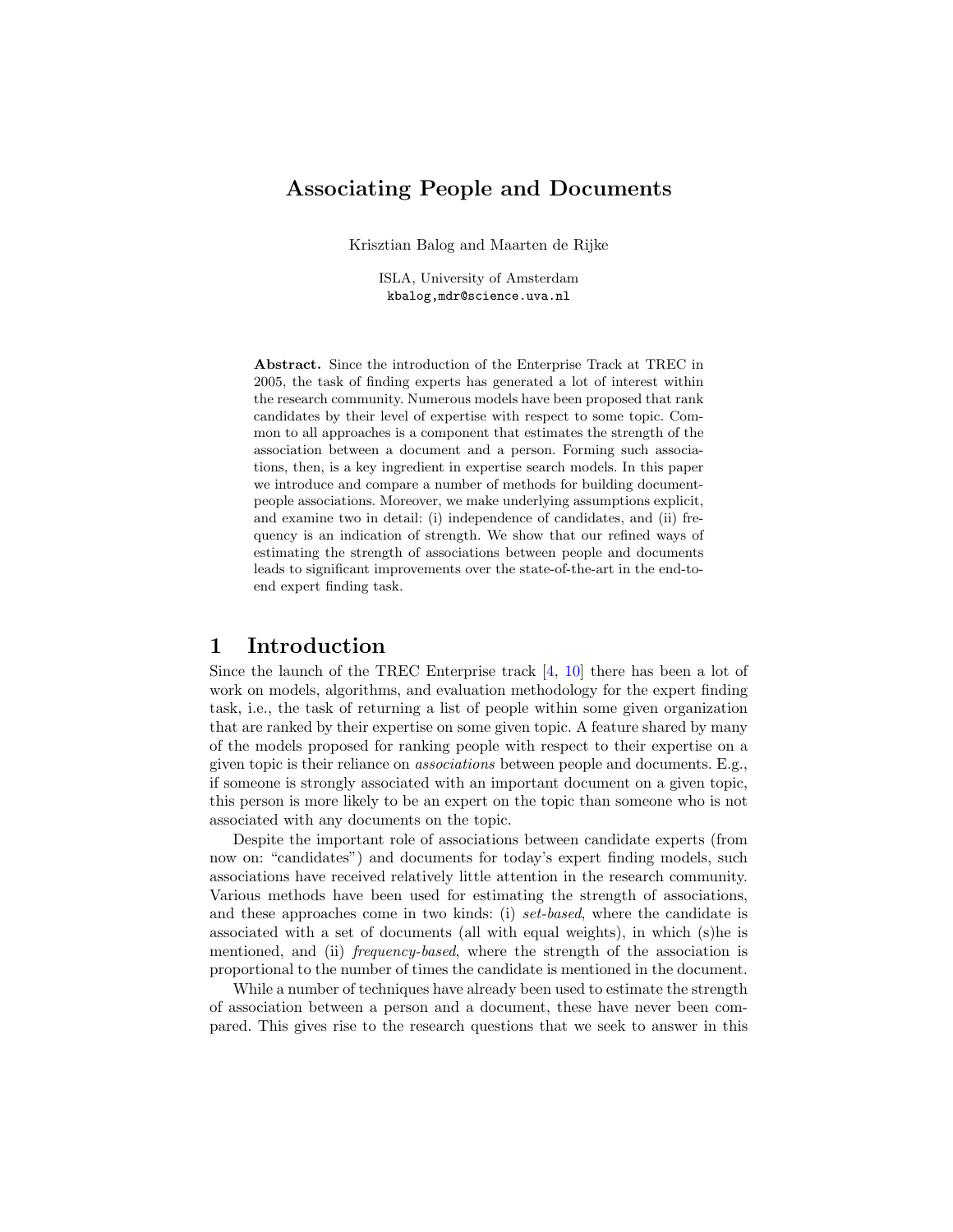paper: What is the impact of document-candidate associations on the end-toend performance of expert finding models? What are effective ways of capturing the strength of these associations? How sensitive are expert finding models to different document-candidate association methods?

To answer our research questions, we use two principal expert search strategies (so-called candidate and document models), that cover most existing approaches developed for expert finding. Our models are based on generative language modeling techniques, which is a specific choice, but the need for estimating the strength of the association between document-candidate pairs is not specific to our models. Other approaches also include this component, not necessarily in terms of probabilities, but as a score or weight. Given these models, we study, and systematically compare, various association methods. To this end we first discuss the *boolean* model, which is a simple yet effective way of forming associations, and serves as our baseline approach to person-document associations.

Then we lift an assumption that underlies this method—the independence of candidates—, and use term weighting schemes familiar from Information Retrieval. The strategy we follow is this: we treat candidates as terms and view the problem of estimating the strength of association with a document as an importance estimation problem: how important is a candidate for a given document. Specifically, we consider TF, IDF, TFIDF, and language models.

As a next step, we examine a second assumptions underlying (at least some) document-person association methods: that *frequency is an indication of strength*. First, we consider lean document representations that contain only candidates, while all other terms are filtered out. We find that it seriously impacts the performance of some expert-finding models (esp. candidate models) while it affects others to a far lesser degree (esp. document models).

Then, to grasp the effect of using the frequency of a candidate, we propose a new person-document association approach, where instead of the candidate's frequency, the semantic relatedness of the document and the person is used. This is achieved by comparing the language model of the document with the candidate's profile. We find that frequencies succeed very well at capturing the semantics of person-document associations.

The remainder of the paper is organized as follows. In Section [2](#page-1-0) we discuss related work. We describe our expert search models in Section [3](#page-2-0) and our experimental setup in Section [4.](#page-4-0) We compare multiple people-document association methods, and report our results in Section [5.](#page-5-0) We conclude in Section [6.](#page-10-0)

## <span id="page-1-0"></span>2 Related Work

In this section we focus on expertise retrieval approaches developed and published since the launch of the TREC Enterprise Track in 2005. For an overview of expertise finding systems in organizations we refer the reader to [\[12\]](#page-11-2).

There are two principal approaches to expert finding, which have been first formalized and extensively compared in [\[1\]](#page-11-3), and are referred to as candidate and document models. Most systems that took part in the 2005 and 2006 editions of the Expert Finding task at TREC implemented (variations on) one of them; see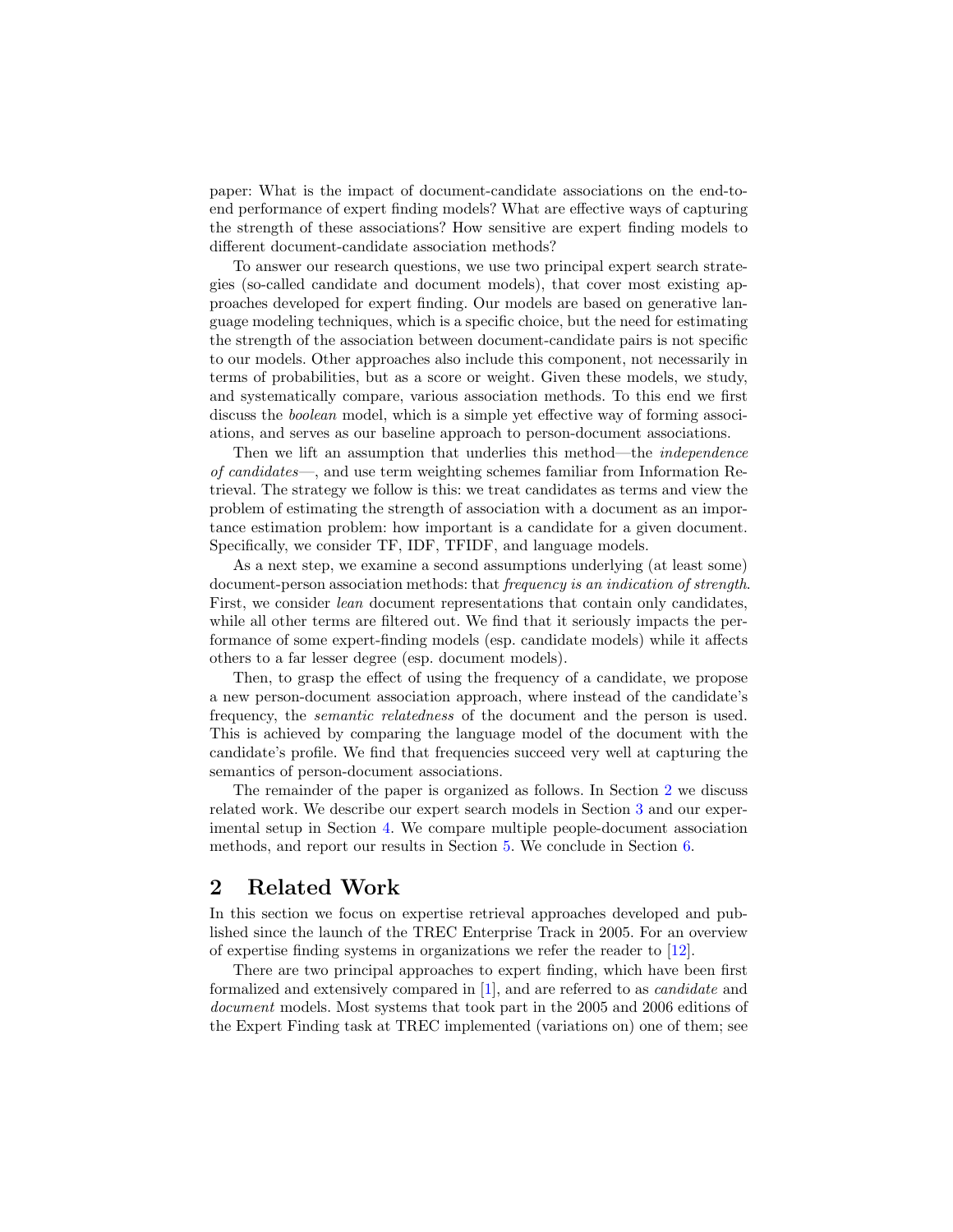[\[4,](#page-11-0) [10\]](#page-11-1). Candidate-based approaches (also referred to as profile-based methods in  $[5]$  or query-independent approaches in  $[9]$ ) build a textual (usually termbased) representation (profile) of candidate experts, and rank them based on the relevance of a query, using traditional ad-hoc retrieval models [\[1,](#page-11-3) [5,](#page-11-4) [6,](#page-11-6) [7,](#page-11-7) [8,](#page-11-8) [9\]](#page-11-5). Document-based models (called query-dependent approaches in [\[9\]](#page-11-5)) first locate documents on the topic and then find the associated experts [\[1,](#page-11-3) [2,](#page-11-9) [3,](#page-11-10) [5\]](#page-11-4).

Common to all approaches is that documents and candidates need to be linked, whether these associations are made explicit or encoded in the models. Association methods come two kinds: (i) set-based, where the candidate is associated with a set of documents (all with equal weights), in which (s)he occurs [\[7,](#page-11-7) [8\]](#page-11-8), and (ii) *frequency-based*, where the strength of the association is proportional to the number of times the candidate occurs in the document  $[1, 5, 6, 9]$  $[1, 5, 6, 9]$  $[1, 5, 6, 9]$  $[1, 5, 6, 9]$  $[1, 5, 6, 9]$  $[1, 5, 6, 9]$  $[1, 5, 6, 9]$ .

In [\[7,](#page-11-7) [8\]](#page-11-8) candidate profiles are constructed based on a set of documents in which the person's name or email address occurs. The candidate's identifier(s) (name and/or e-mail address) are used as a query, and relevant documents contribute to this set of profile documents. These approaches do not quantify the strength of the document-candidate associations, thus use them implicitly. In our setting this corresponds to the boolean model of associations (Section [5.1\)](#page-5-1), i.e., a person is either associated with a document or not.

Document-based expert finding models often employ language models (LMs) [\[1,](#page-11-3) [2,](#page-11-9) [3,](#page-11-10) [5,](#page-11-4) [9\]](#page-11-5) and the strength of the association between candidate ca and document d is expressed as a probability (either  $p(d|ca)$  or  $p(ca|d)$ ). In [\[1\]](#page-11-3), these probabilities are calculated using association scores between document-candidate pairs. The scores are computed based on the recognition of the candidate's name and e-mail address in documents. In [\[5,](#page-11-4) [9\]](#page-11-5),  $p(d|ca)$  is rewritten in terms of  $p(ca|d)$ , using Bayes' rule, then the candidate's representations are treated as a query given the document model. This corresponds to our LM approach in Section [5.2.](#page-6-0) The two-stage LM [\[3,](#page-11-10) [2\]](#page-11-9) includes a co-occurrence model,  $p(ca|d, q)$ , which is calculated based on the co-occurrence of the person with one or more query terms in the document or in the same window of text. When co-occurrence is calculated based on the full body of the document, the query is not taken into account and document-candidate associations are estimated using LMs, where documents contain only candidate identifiers. This corresponds to our lean documents approach using LMs in Section [5.3.](#page-8-0)

The candidate-generation model in [\[5\]](#page-11-4) covers the two-stage LM approach of  $[3]$ , but it is assumed that the query q and candidate ca are independent given the document d, i.e.,  $p(ca|d, q) \approx p(ca|d)$ . The document model in [\[1\]](#page-11-3) (Model 2 in Section [3\)](#page-2-0) makes the same assumption. That implies that we build associations on the document level only, and leave an exploration of candidate-"text snippet" associations (co-occurrence on the sub-document level) for future work.

## <span id="page-2-0"></span>3 Modeling Expert Search

In this section we briefly describe two models for expert finding, taken from [\[1\]](#page-11-3). These two models cover both expert search strategies; moreover, they are principled, and nicely demonstrate how the document-association component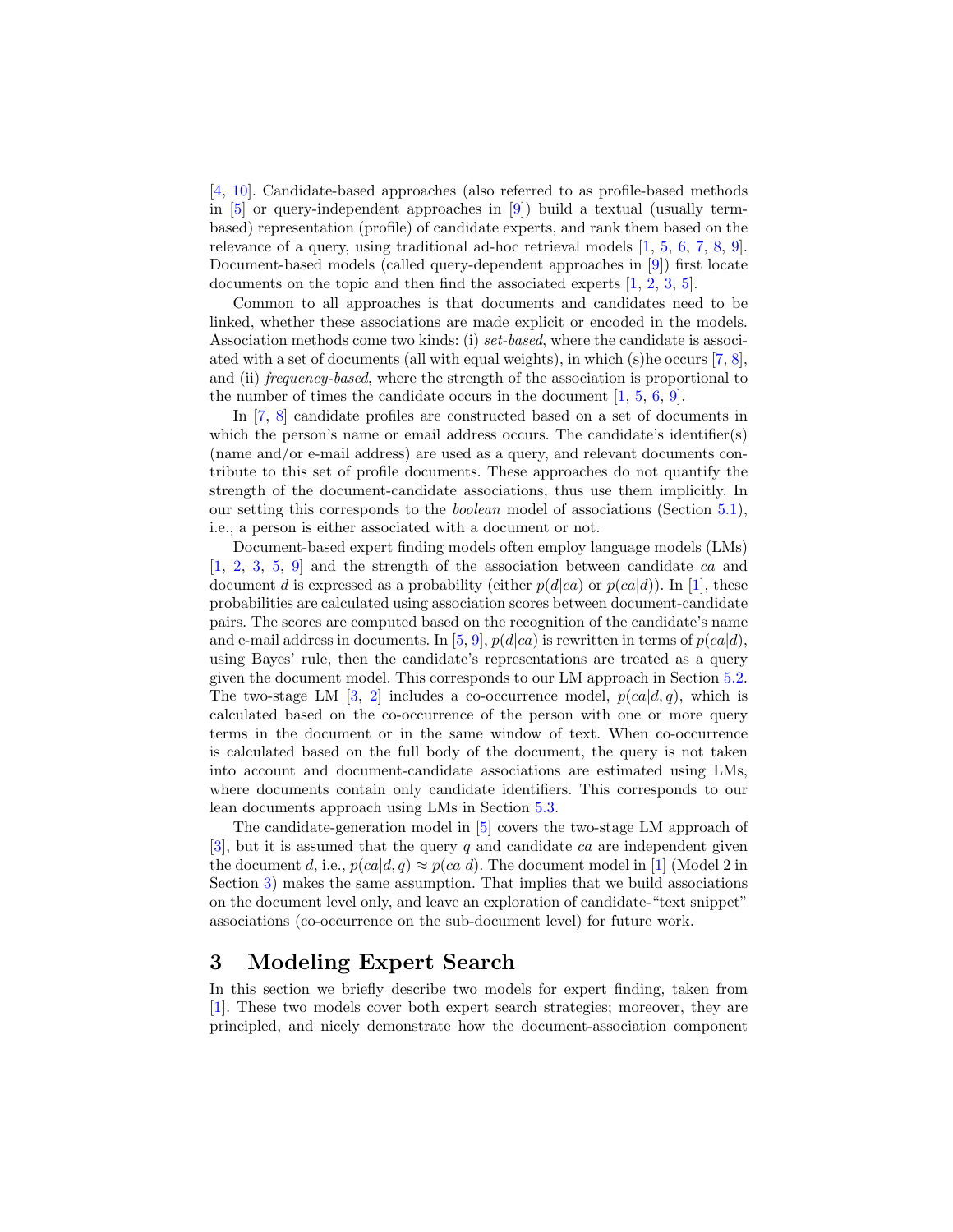fits into the picture. We should point out that these models consider documentcandidate associations on the document level only.

### 3.1 Model 1: Candidate Model

Model 1 builds a textual representation of a candidate ca using a multinomial unigram language model  $\theta_{ca}$ . This model is used to predict how likely a candidate would produce a query q:

$$
p(q|\theta_{ca}) = \prod_{t \in q} p(t|\theta_{ca})^{n(t,q)}
$$
\n(1)

where each term  $t$  in the query  $q$  is sampled identically and independently, and  $n(t, q)$  is the number of times t occurs in q.

The candidate model is constructed as a linear interpolation of an empirical model  $p(t|ca)$ , and the background model  $p(t)$  to ensure there are no zero probabilities:

$$
p(t|\theta_{ca}) = (1 - \lambda) \cdot p(t|ca) + \lambda \cdot p(t), \qquad (2)
$$

where parameter  $\lambda$  controls the amount of smoothing applied.

Using the associations between a candidate and a document, the probability  $p(t|ca)$  can be approximated by  $p(t|ca) = \sum_d p(t|d) \cdot p(d|ca)$ , where  $p(d|ca)$  is the probability that candidate ca generates supporting document d, and  $p(t|d)$  is the probability of term  $t$  occurring in document  $d$  (calculated using the maximumlikelihood estimate of a term). The final estimation of Model 1 is:

<span id="page-3-1"></span>
$$
p(q|\theta_{ca}) = \prod_{t \in q} \left\{ (1-\lambda) \cdot \left( \sum_{d} p(t|d) \cdot p(d|ca) \right) + \lambda \cdot p(t) \right\}^{n(t,q)} \tag{3}
$$

### 3.2 Model 2: Document Model

Under this model, we can think of the process of finding an expert as follows. Given a collection of documents ranked according to the query, we examine each document and if relevant to our problem, we then see who is associated with that document. Conceptually, Model 2 differs from Model 1 because the candidate is not directly modeled. Instead, it assumes that  $q$  and  $ca$  are independent given d, the document acts like a "hidden" variable in the process which separates the query from the candidate. Formally, this can be expressed as

$$
p(q|ca) = \sum_{d} p(q|d) \cdot p(d|ca)
$$
\n(4)

The probability of a query given a document  $p(q|d)$  is estimated by inferring a document language model  $\theta_d$  for each document d:

<span id="page-3-0"></span>
$$
p(t|\theta_d) = (1 - \lambda) \cdot p(t|d) + \lambda \cdot p(t)
$$
\n(5)

where  $p(t|d)$  is the probability of the term in the document. The probability of a query given the document model is:

$$
p(q|\theta_d) = \prod_{t \in q} p(t|\theta_d)^{n(t,q)} \tag{6}
$$

The final estimate of Model 2, then, is:

$$
p(q|ca) = \sum_{d} \left\{ \prod_{t \in q} \left( (1 - \lambda) \cdot p(t|d) + \lambda \cdot p(t) \right)^{n(t,q)} \right\} \cdot p(d|ca) \tag{7}
$$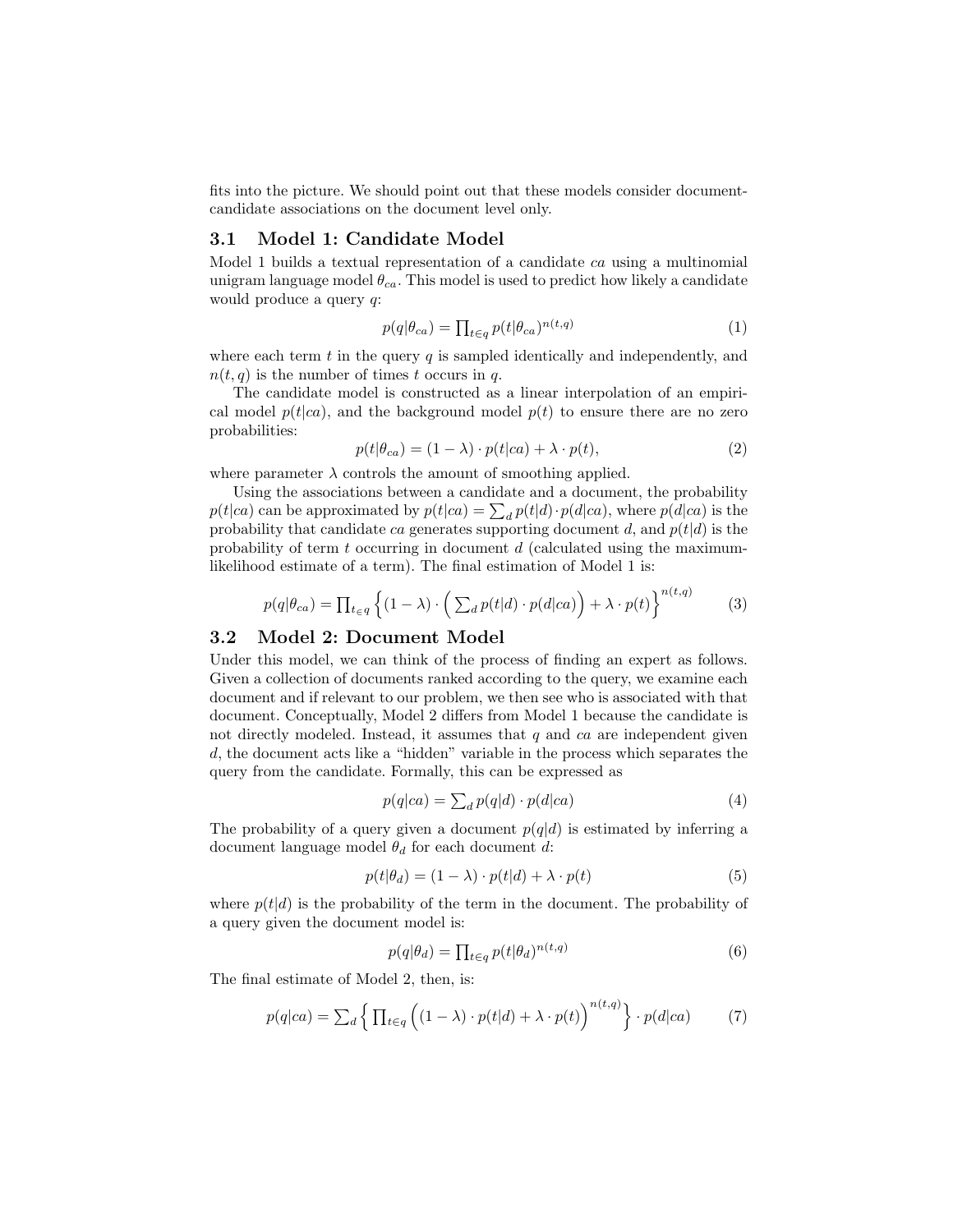### 3.3 Document-Candidate Associations

In Model 1 and 2 the association between candidate ca and document d is expressed as  $p(d|ca)$ , the probability of the document given the candidate. We apply Bayes' rule to rewrite it:

$$
p(d|ca) = \frac{p(ca|d) \cdot p(d)}{p(ca)}
$$
\n(8)

This allows us to incorporate document and candidate priors into the association component. We leave the estimation of document and candidate priors to future work and assume that  $p(d)$  and  $p(ca)$  are uniformly distributed. Hence, our task boils down to estimating of  $p(ca|d)$ . The reading of  $p(ca|d)$  is different for the two models. For Model 1, it reflects the degree to which the candidate's expertise is described using this document. For Model 2, it provides a ranking of candidates associated with a given document  $d$ , based on their contribution made to  $d$ .

# <span id="page-4-0"></span>4 Experimental Setup

### 4.1 Test Collection

We use the test sets of the 2005 and 2006 editions of the TREC Enterprise track [\[4,](#page-11-0) [10\]](#page-11-1). The document collection used is the W3C corpus [\[11\]](#page-11-11), a heterogenous document repository containing a mixture of document types crawled from the W3C site. We used the entire corpus, and handled all documents in the same way, as HTML documents. We did not resort to any special treatment of document types, nor did we exploit the internal document structure that may be present; instead, we represented all documents as plain text. We removed a standard list of stopwords, but did not apply stemming.

The TREC Enterprise 2005 topics (50) are names of working groups within the W3C. Members of a working group were regarded as experts on the corresponding topic. The 2006 topics (55) were contributed by TREC participants and assessed manually. We used only the titles of the topic descriptions.

We evaluate the methods with mean average precision (MAP), the official measure of the expert finding task at TREC.

#### 4.2 Person Name Identification

In order to form document-candidate associations, we need to be able to recognize candidates' occurrences within documents. In the TREC setting, a list of possible candidates is given, where each person is described with a unique person id, one or more names, and one or more e-mail addresses. While this is a specific way of identifying a person, and different choices are also possible (e.g., involving social security number instead of, or in addition to, the representations just listed), nothing in our modeling depends on this particular choice.

The recognition of candidate occurrences in documents (through one of these representations) is a restricted information extraction task. In [\[2\]](#page-11-9), six match types (MT) of person occurrences are identified:

MT1 Full name (e.g., Ritu Raj Tiwari and Tiwari, Ritu Raj);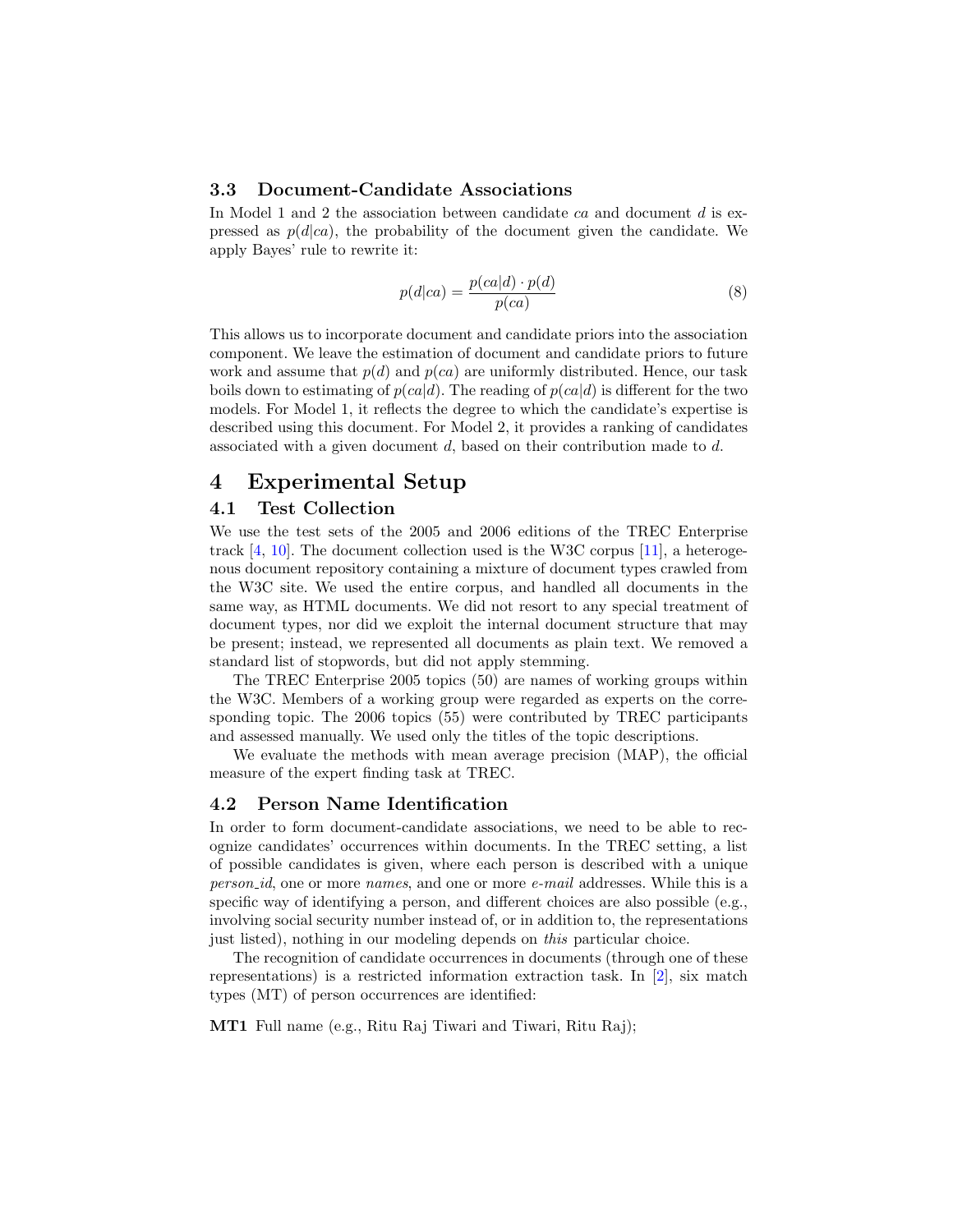MT2 Email name (e.g., rtiwari@nuance.com);

MT3 Combined name (e.g., Tiwari, Ritu R and R R Tiwari);

MT4 Abbreviated name (e.g., Ritu Raj and Ritu);

MT5 Short name (e.g., RRT);

MT6 Alias, New Mail (e.g., Ritiwari and rtiwari@hotmail.com).

In [\[1\]](#page-11-3), a similar approach is taken, and four types of matching are introduced; three attempt to identify candidates by name, and one uses email addresses. To facilitate comparison, we used the resources contributed by Bao et al.  $[2].<sup>1</sup>$  $[2].<sup>1</sup>$  $[2].<sup>1</sup>$  $[2].<sup>1</sup>$ 

Some of these matching methods create ambiguity, that is, a name may be shared by more than one person. To allow us to measure, how this noise introduced affects overall performance, we identify a group of matching methods, including MT1, MT2, and MT6, where ambiguity is insignificant, and refer to this set as STRICT matching methods. Using all matching methods is referred as ALL.

We replaced all candidate occurrences (name and email address) with a unique candidate identifier, which was then treated as a term in the document.

# <span id="page-5-0"></span>5 Establishing Document-Candidate Associations

In this section we address the problem of estimating  $p(ca|d)$ , the strength of the association between a document and a candidate.

#### <span id="page-5-1"></span>5.1 The Boolean Model of Associations

Under the boolean model, associations are binary decisions; they exist if the candidate occurs in the document, irrespective of the number of times the person or other candidates are mentioned in that document. We simply set

$$
p(ca|d) = \begin{cases} 1, n(ca, d) > 0\\ 0, \text{otherwise}, \end{cases}
$$
 (9)

where  $n(ca, d)$  denotes the number of times the candidate's identifier appears in the document. It can be viewed as a set-based approach, analogously to [\[7\]](#page-11-7), where a candidate is associated with a set of documents:  $D_{ca} = \{d : n(ca, d) > 0\}.$ 

The boolean model is the simplest way of forming document-candidate associations. Simplicity comes at the price of two potentially unrealistic assumptions:

- Candidate independence Candidates occurring in the document are independent of each other, and are all equally important given the document. The model does not differentiate between people that occur in its text.
- Position independence The strength of the association between a candidate and a document is independent of the candidate's position within the document. Positional independence is equivalent to adopting the bag of words representation: the exact ordering of candidates within a document is ignored, only the number of occurrences is stored.

<span id="page-5-2"></span><sup>1</sup> URL: <http://ir.nist.gov/w3c/contrib/>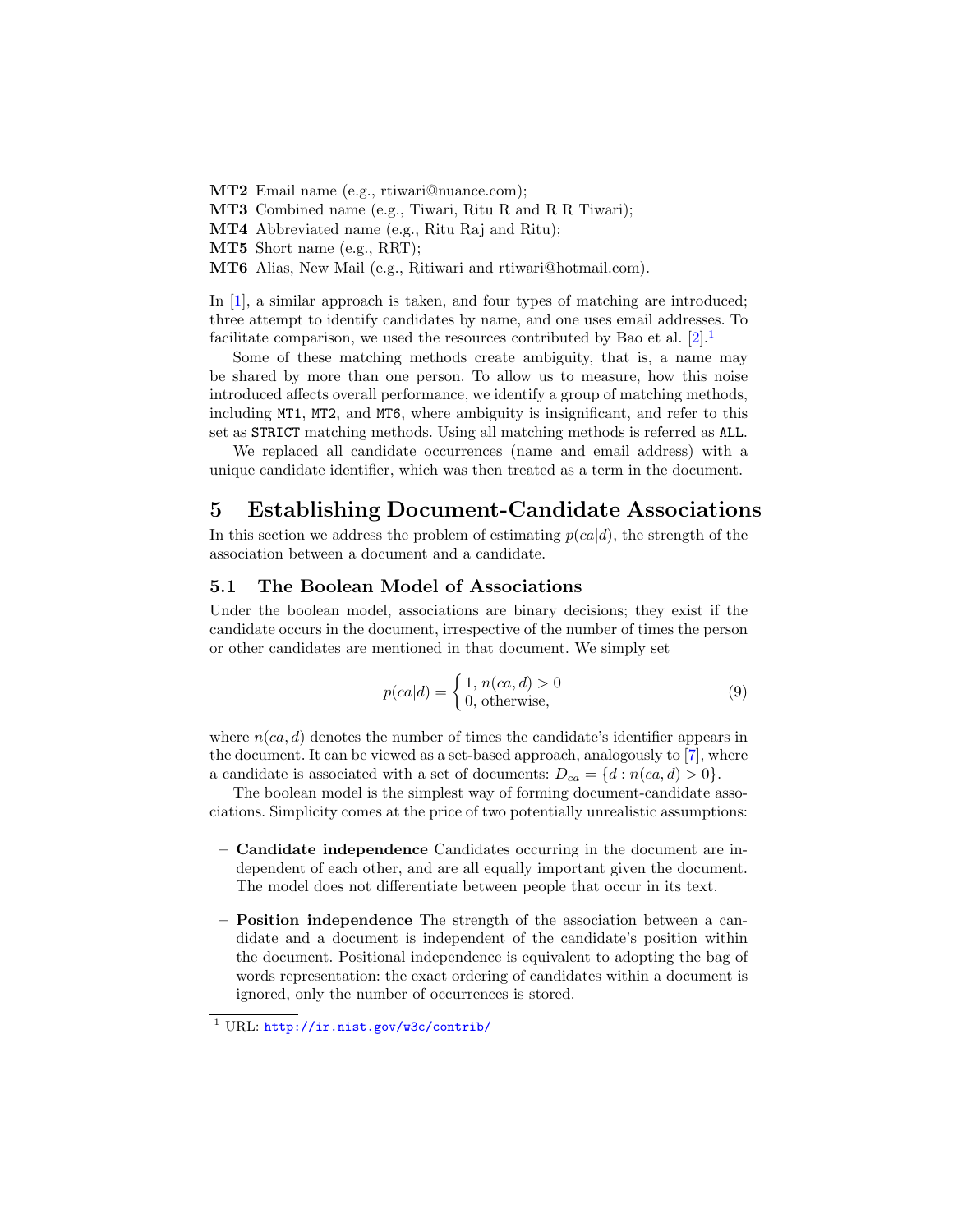Common sense tells us that not all candidates mentioned in the document are equally important. Similarly, not all documents, in which a candidate occurs, describe the person's expertise equally well. For example, a person who is listed as an author of the document should be more strongly associated with the document, than someone who is only referred to in the body of the document. This goes against the candidate independence assumption. If we take into account that authors are also listed at the top or bottom of documents, the previous example also provides evidence against the position independence assumption.

In this paper, we stick with the position independence assumption, and leave the examination of that to further work. However, intuitively, candidate independence may be too strong an assumption. Therefore, we drop it as our next step, and discuss ways of estimating a candidate's importance given a document. In other words, our aim is a non-binary estimation of  $p(ca|d)$ .

### <span id="page-6-0"></span>5.2 Modeling Candidate Frequencies

Our goal is to formulate  $p(ca|d)$  in such a way that it indicates the strength of the association between candidate  $ca$  and document  $d$ . The number of times a person occurs in a document seems to be the most natural evidence supporting the candidate being strongly associated with that document. This leads us to a new assumption: the strength of the association is proportional to the number of times the candidate is mentioned in the document.

A commonly employed technique for building document-candidate associations is to use the candidate's identifiers as a query to retrieve documents. The strength of the association is then estimated using the documents' relevance scores [\[5,](#page-11-4) [9\]](#page-11-5). This way, both the recognition of candidates' occurrences and the association's strength estimation is performed in one step. Our approach is similar, but limited to the estimation aspect, and assumes that the matching of candidate occurrences is taken care of by a separate extraction component.

We treat candidate identifiers as terms in a document, and view the problem of estimating the strength of association with a document as an importance estimation problem: how important is a candidate for a given document? We approach it by using term weighting schemes familiar from IR. Specifically, we consider TF, IDF, and TFIDF weighting schemes from the vector space model, and also language models. In the following, we briefly discuss these methods and the rationale behind them.

TF The importance of the candidate within the particular document is proportional to the candidate's frequency (against all terms in the document):  $p(ca|d) \propto TF(ca, d)$ 

IDF It models the general importance of a candidate:

<span id="page-6-1"></span>
$$
p(ca|d) \propto \begin{cases} IDF(ca), n(ca, d) > 0\\ 0, \qquad \text{otherwise.} \end{cases}
$$
 (10)

Candidates that are mentioned in many documents, will receive lower values, while those who occur only in a handful of documents will be compensated with higher values. This, however is independent of the document itself.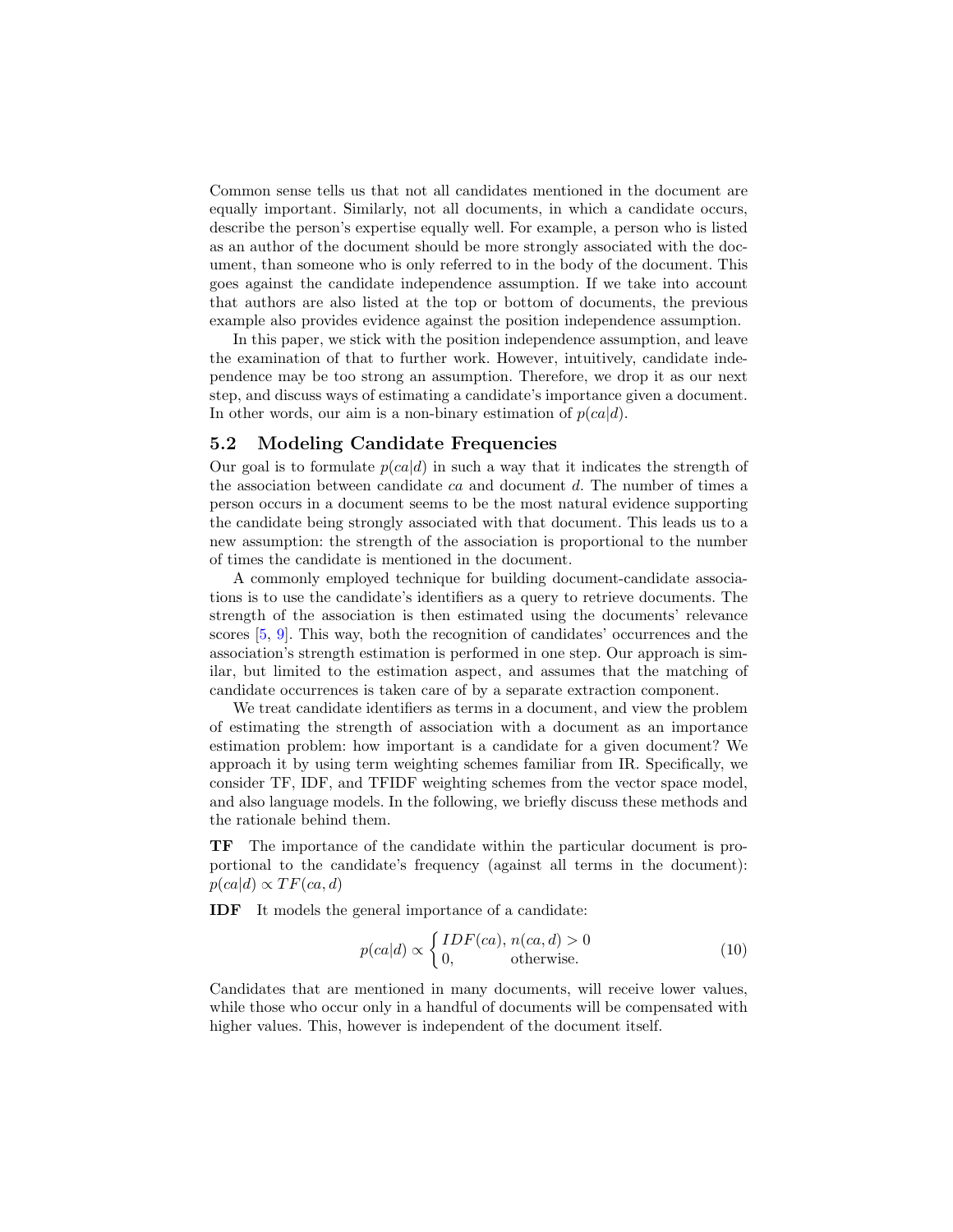|                  |                  | ALL MatchTypes                                                  |                     |       | STRICT MatchTypes                |                                                                                           |                  |       |  |
|------------------|------------------|-----------------------------------------------------------------|---------------------|-------|----------------------------------|-------------------------------------------------------------------------------------------|------------------|-------|--|
| Method           | <b>TREC 2005</b> |                                                                 | <b>TREC 2006</b>    |       |                                  | <b>TREC 2005</b>                                                                          | <b>TREC 2006</b> |       |  |
|                  |                  | Model 1 Model 2 Model 1 Model 2 Model 1 Model 2 Model 1 Model 2 |                     |       |                                  |                                                                                           |                  |       |  |
| $Boolean$ , 1742 |                  | .2172                                                           | $\vert .2809 \vert$ | .4511 | $\parallel$ .1858                | .2196                                                                                     | 1.3075           | .4704 |  |
| <b>TF</b>        | $.0684^{(3)}$    | $.2014^{(3)}$ .1726 <sup>(3)</sup> .4408                        |                     |       |                                  | $\parallel .0640^{(3)}$ .2038 <sup>(2)</sup> $\parallel .1601^{(3)}$ .4485 <sup>(1)</sup> |                  |       |  |
| <b>IDF</b>       | .1676            | $.2480^{(3)}$ . 2488 <sup>(3)</sup> . 4488                      |                     |       | $\parallel$ .1845                | $.2512^{(3)}$ .2736 <sup>(3)</sup> .4670                                                  |                  |       |  |
| <b>TFIDF</b>     | $.1408^{(1)}$    | .2227                                                           | 1.2913              | .4465 | $\parallel$ .1374 <sup>(2)</sup> | .2266                                                                                     | .2828            | .4514 |  |
| LM               | $0.0676^{(3)}$   | $.2013^{(3)}$ $.1619^{(3)}$                                     |                     | .4397 |                                  | $\parallel .0642^{(3)}$ .2031 <sup>(2)</sup> $\parallel .1586^{(3)}$ .4470 <sup>(1)</sup> |                  |       |  |

<span id="page-7-0"></span>Table 1. Candidate mentions are treated as any other term in the document. For each year-model combination the best scores are in boldface.

TFIDF A combination of the candidate's importance within the particular document, and in general is expected to give the best results.

Language Modeling We employ a standard LM setting to document re-trieval, using Equation [5.](#page-3-0) We set  $p(ca|d) = p(t = ca|\theta_d)$ , which is identical to the approach in [\[5,](#page-11-4) [9\]](#page-11-5). Our motivation for using language models is twofold: (i) expert finding models are also using LMs (pragmatic reason), and more importantly, and (ii) smoothing in language modeling has an IDF effect [\[13\]](#page-11-12). Tuning the value of  $\lambda$  allows us to control the background effect (general importance of the candidate), which is not possible using TFIDF. Here, we follow standard settings and use  $\lambda = 0.1$  [\[13\]](#page-11-12).

Table [1](#page-7-0) presents the MAP scores for Model 1 and 2, using the TREC 2005 and 2006 topics. We report on two sets of experiments, using all (columns 2– 5) and only the unambiguous (columns 6–9) matching methods. The first row corresponds to the boolean model of associations (Eq. [10\)](#page-6-1), while additional rows correspond to frequency-based methods.

For significance testing we use a two-tailed, matched pairs Student's t-test, and look for improvements at significance levels  $(1)$  0.95,  $(2)$  0.99, and  $(3)$  0.999. The boolean method is considered as the baseline, against which frequency-based methods are compared.

Our findings are as follows. First, there is a substantial difference between the performance on the TREC 2005 and 2006 topic sets. As pointed out in [\[5\]](#page-11-4), this is due to the fact that judgments were made differently in these two years. In 2005, judgments are independent of the document collection, and were obtained artificially, while topics in 2006 were developed and assessed manually. Second, it is more beneficial to use rigid patterns for person name matching; the noise introduced by name ambiguity hurts performance. Hence, from now on we use the STRICT matching methods. Third, Model 2 performs considerably better than Model 1. This confirms the findings reported in [\[1\]](#page-11-3).

As to the association methods, we find that the simple boolean model delivers excellent performance. The best results (using Model 2 and STRICT matching) are 0.2196 and 0.4704 for TREC 2005 and 2006, respectively; this beats the corresponding scores of 0.204 and 0.465 scores of Fang and Zhai [\[5\]](#page-11-4). However, in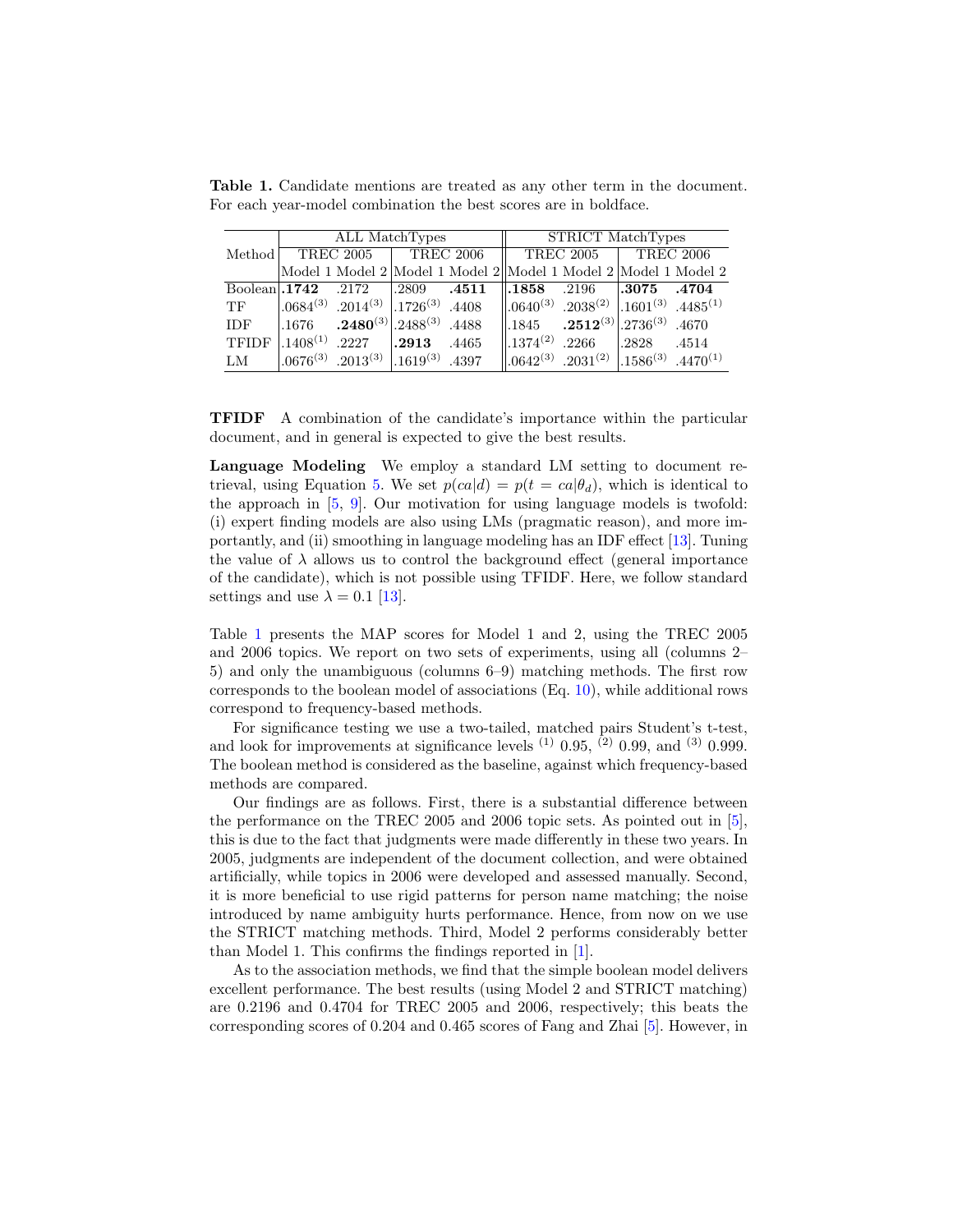[\[5\]](#page-11-4) candidate priors are used, and parameters of the models are tuned, while we use baseline settings. Compared with the official results of the TREC Enterprise track [\[4,](#page-11-0) [10\]](#page-11-1), results produced by our boolean model would be in the top 3 for 2005 and top 10 for 2006. Top performing systems tend to use various kinds of heuristics, manual topic expansion, and sub-document models.

Surprisingly, in most cases the boolean model performed better than the frequency-based weighting schemes. The only noticeable difference is for Model 2 using the 2005 topics, where the IDF weighting achieves up to 0.25 MAP. The explanation of this behavior, again, lies in the nature of the 2005 topic set. Relevant experts in TREC 2006 are more popular in the collection compared to those identified in TREC 2005 [\[5\]](#page-11-4), which means that penalizing popular candidates, which is indeed what IDF does, is beneficial for TREC 2005. Importantly, Model 1 shows much more variance in accuracy than Model 2. In case of the more realistic 2006 topic set, the use of various methods for Model 2 indicate hardly any difference. To explain this effect, we need to consider the inner workings of these two strategies. In case of the candidate model (Model 1), documentcandidate associations determine the degree to which a document contributes to the person's profile. If the candidate is a "regular term" in the document, shorter documents contribute more to the profile than longer ones. E.g., if the person is an author of a document and appears only at the top of the page, a shorter document influences her profile more than a longer one. Intuitively, a length normalization effect would be desired to account for this. The boolean approach adds all documents with the same weight to the profile, and as such, does not suffer from this effect. On the other hand, this simplification may be inaccurate, since all documents are handled as if authored by the candidate.

For the document model (Model 2), we can observe the same length normalization effect. E.g., if two documents  $d_1$ ,  $d_2$  contain the same candidates, but have  $|d_1| = 1000$  and  $|d_2| = 250$ , while the relevance scores of these documents are 1 and 0.5, respectively, then  $d_2$  will add twice as much as  $d_1$  to the final expertise score, even though its relevance is lower.

#### <span id="page-8-0"></span>5.3 Using Lean Documents

To overcome the length normalization problem, we propose a lean document representation, where documents contain only candidate identifiers, and all other terms are filtered out. This can be viewed as "extreme stopwording," where all terms except candidate identifiers are stopwords. Given this representation, the same weighting schemes are used as before. Calculating TF on lean documents is identical to the candidate-centric way of forming associations proposed in [\[1\]](#page-11-3). IDF values remain the same, as they rely only on the number of documents in which the candidate occurs, which is unchanged.

For language models, the association's strength is calculated using

$$
p(ca|d) = (1 - \lambda) \cdot \frac{n(ca, d)}{|d|} + \lambda \cdot \frac{n(ca)}{\sum_{d'} |d'|},\tag{11}
$$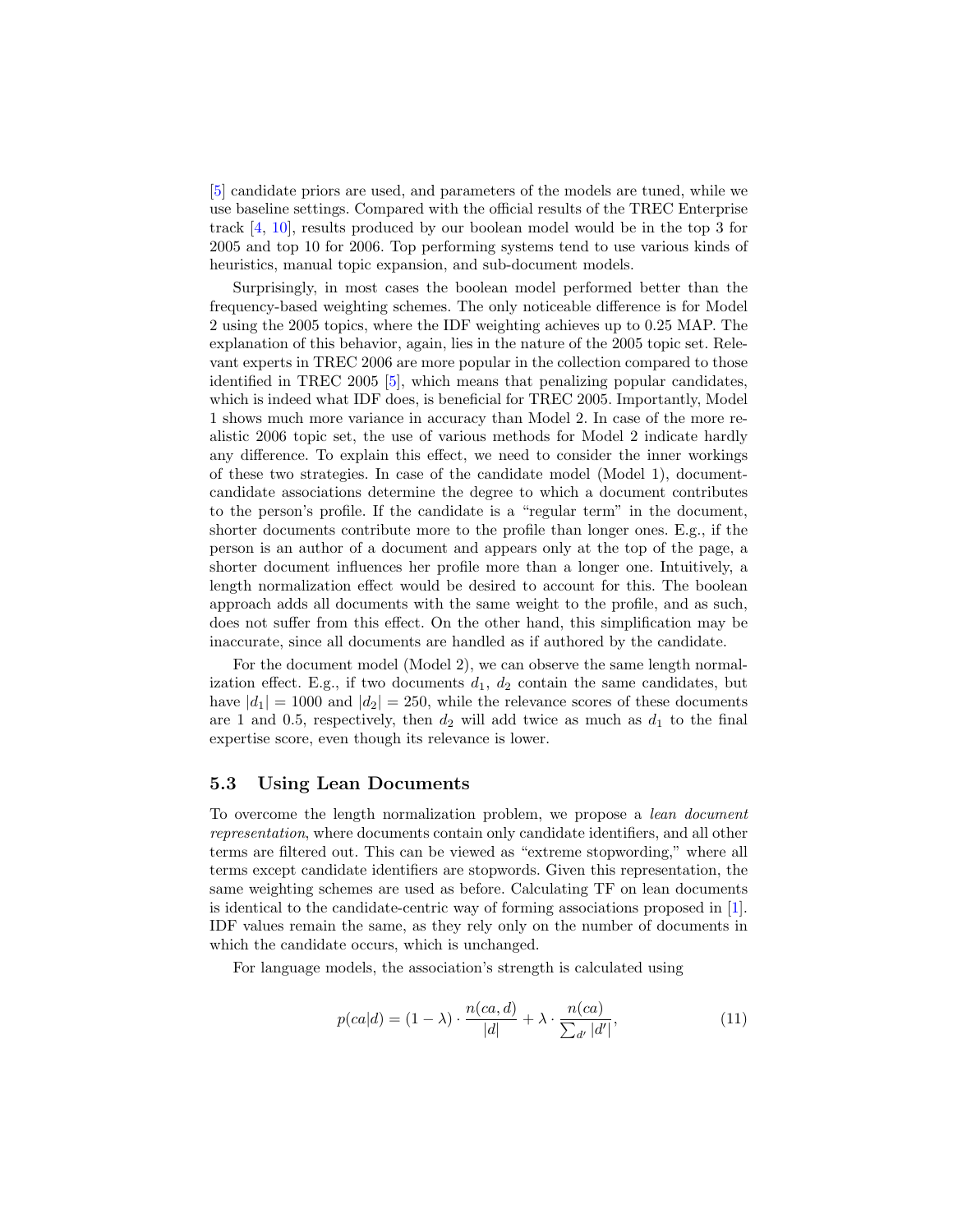<span id="page-9-0"></span>Table 2. Lean document representation. For each year-model combination the best scores are in boldface.

| Method       | <b>TREC 2005</b> |         | <b>TREC 2006</b>                                                                                                                              |         |  |  |  |
|--------------|------------------|---------|-----------------------------------------------------------------------------------------------------------------------------------------------|---------|--|--|--|
|              | Model 1          | Model 2 | Model 1                                                                                                                                       | Model 2 |  |  |  |
| Boolean 1858 |                  | .2196   | $\parallel$ .3075                                                                                                                             | 1.4704  |  |  |  |
| <b>TF</b>    |                  |         | $\left  .2141^{(3)} \quad (+234\%) \right  .1934 \quad (-5.1\%) \nonumber \\ \left\  .3724^{(3)} \quad (+132\%) \right  .4654 \quad (+3.7\%)$ |         |  |  |  |
| IDF.         | .1845            | .2512   | $\parallel$ .2736                                                                                                                             | .4670   |  |  |  |
| <b>TFIDF</b> |                  |         | $\left  .2304^{(3)} \ (+67.6\%) \right  2176 \ (-3.9\%) \right  0.3380^{(2)} \ (+19.5\%) \cdot 4728 \ (+4.7\%)$                               |         |  |  |  |
| LM           |                  |         | $\left  .2102^{(3)} \right $ (+227%) $\left  .1932 \right $ (-4.8%) $\left  .3763^{(3)} \right $ (+137%) $\left  .4627 \right $ (+3.5%)       |         |  |  |  |

where |d| denotes the length of d (total number of candidate occurrences in d), and  $n(ca) = \sum_{d'} n(ca, d')$ . Essentially, this is the same as the so-called documentbased co-occurrence model of Cao et al. [\[3\]](#page-11-10).

Table [2](#page-9-0) presents the results. Significance is tested against the normal document representation (corresponding rows of Table [1,](#page-7-0) STRICT MatchTypes). The numbers in brackets denote the relative changes in performance.

For Model 1, using the lean document representation shows improvements of up to 227% compared to the standard document representation, and up to 24% compared to the boolean approach (differences are statistically significant). This shows the need of the length normalization effect for candidate-based approaches, such as Model 1, and makes frequency-based weighting schemes using lean documents a preferred alternative over the boolean method.

As to Model 2, the results are mixed. Using the lean document representation instead of the standard one hurts for the TREC 2005 topics, and shows moderate improvement (up to 4.7%) on the 2006 topics. For the document-based expert retrieval strategy the relative ranking of candidates for a fixed document is unchanged, and the length normalization effect is apparently of less importance than for the candidate-based model. Compared to the boolean association method, there is no significant improvement in performance (except the IDF weighting for 2005, which we have discussed earlier).

#### 5.4 Semantic Relatedness

So far, we have used the number of times a candidate occurs in a document as an indication of its importance for the document. We will now re-visit this assumption. We propose an alternative way of measuring the candidate's weight in the document—semantic relatedness. We use the lean document representation, but a candidate is represented by its semantic relatedness to the given document, instead of its actual frequency. We use  $n'(ca, d)$  instead of  $n(ca, d)$ , where

$$
n'(ca, d) = \begin{cases} \text{KLDIV}(\theta_{ca} || \theta_d), n(ca, d) > 0\\ 0, \qquad \text{otherwise.} \end{cases}
$$
(12)

That is, if the candidate is mentioned in the document, his weight will be the distance between the candidate's and the document's language models, where the document's language model is calculated using Eq. [5](#page-3-0) and the candidate's language model is calculated using Model 1, Eq. [3.](#page-3-1)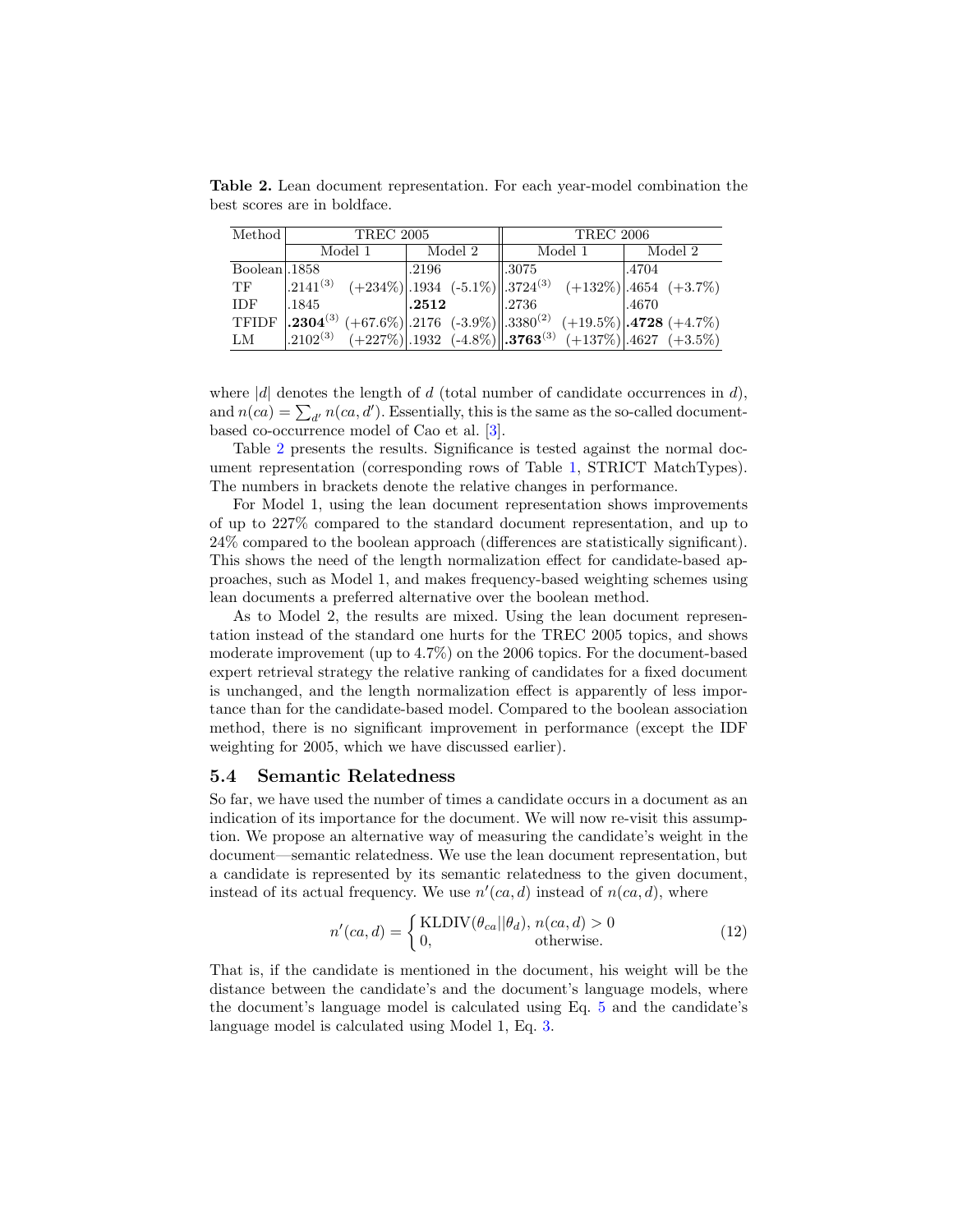|            | <b>TREC 2005</b> |  |  |           |  |  | <b>TREC 2006</b>                                                           |  |  |  |  |  |
|------------|------------------|--|--|-----------|--|--|----------------------------------------------------------------------------|--|--|--|--|--|
| Method     | Model 1          |  |  | l Model 2 |  |  | Model 1   Model 2                                                          |  |  |  |  |  |
|            |                  |  |  |           |  |  | FREQ SEM $\tau$ FREQ SEM $\tau$ FREQ SEM $\tau$ FREQ SEM $\tau$            |  |  |  |  |  |
| TF         |                  |  |  |           |  |  | .2141 .2128 .750 .1934 .2012 .816 .3724 .3585 .761 .4654 .4590 .841        |  |  |  |  |  |
| <b>IDF</b> |                  |  |  |           |  |  | .1845 .1836 .982 .2512 .2541 .964 .2736 .2732 .986 .4670 .1845 .1845.      |  |  |  |  |  |
| TFIDF      |                  |  |  |           |  |  | .2304 .2352 .771 .4728 .4602 .827                                          |  |  |  |  |  |
| LM         |                  |  |  |           |  |  | .2102 .3761. 761 .4627 .4576 .841 .3763 .3763 .3763 .2009 .2117 .756 .917. |  |  |  |  |  |

Table 3. Comparing frequency-based associations using lean representations (FREQ) and semantic-relatedness of documents and candidates (SEM).

The absolute performance of the association method based on semantic relatedness is in the same general range as the frequency-based association method listed alongside it. Columns 4, 7, 10, 13 provide the Kendall tau rank correlation scores for the two columns that precede them—which are very high indeed. These correlation scores suggest that frequency-based associations based on lean documents are capable of capturing the semantics of the associations.

# <span id="page-10-0"></span>6 Discussion and Conclusions

As a retrieval task, expert finding has attracted much attention since the launch of the Enterprise Track at TREC in 2005. Two clusters of methods emerged, so-called candidate and document models. Common to these approaches is a component that estimates the strength of the association between a document and a person. Forming such associations is a key ingredient, yet this aspect has not been addressed as a research topic. In this paper we introduced and systematically compared a number of methods for building document-people associations. We made explicit a number of assumptions underlying various association methods and analyzed two of them in detail: (i) independency of candidates, and (ii) frequency is an indication of strength.

We gained insights in the inner workings of the two main expert search strategies, and found that these behave quite differently with respect to documentpeople associations. Candidate-based models are sensitive to associations. Lifting the candidate independence assumption and moving from boolean to frequency based methods can improve performance by up to 24%. However, the standard document representation (where candidate occurrences are treated as regular terms) suffers from length normalization problems, therefore, a lean document representation (that contains only candidates, while all other terms are filtered out) should be used.

On the other hand document-based models are less dependent on associations, and the boolean model turned out to be a very strong baseline. Only a moderate (up to 4.7%) improvement can be gained by moving to frequencybased associations. Absolute scores of the document-based model are substantially higher than of the candidate-based one, which makes it the preferred strategy.